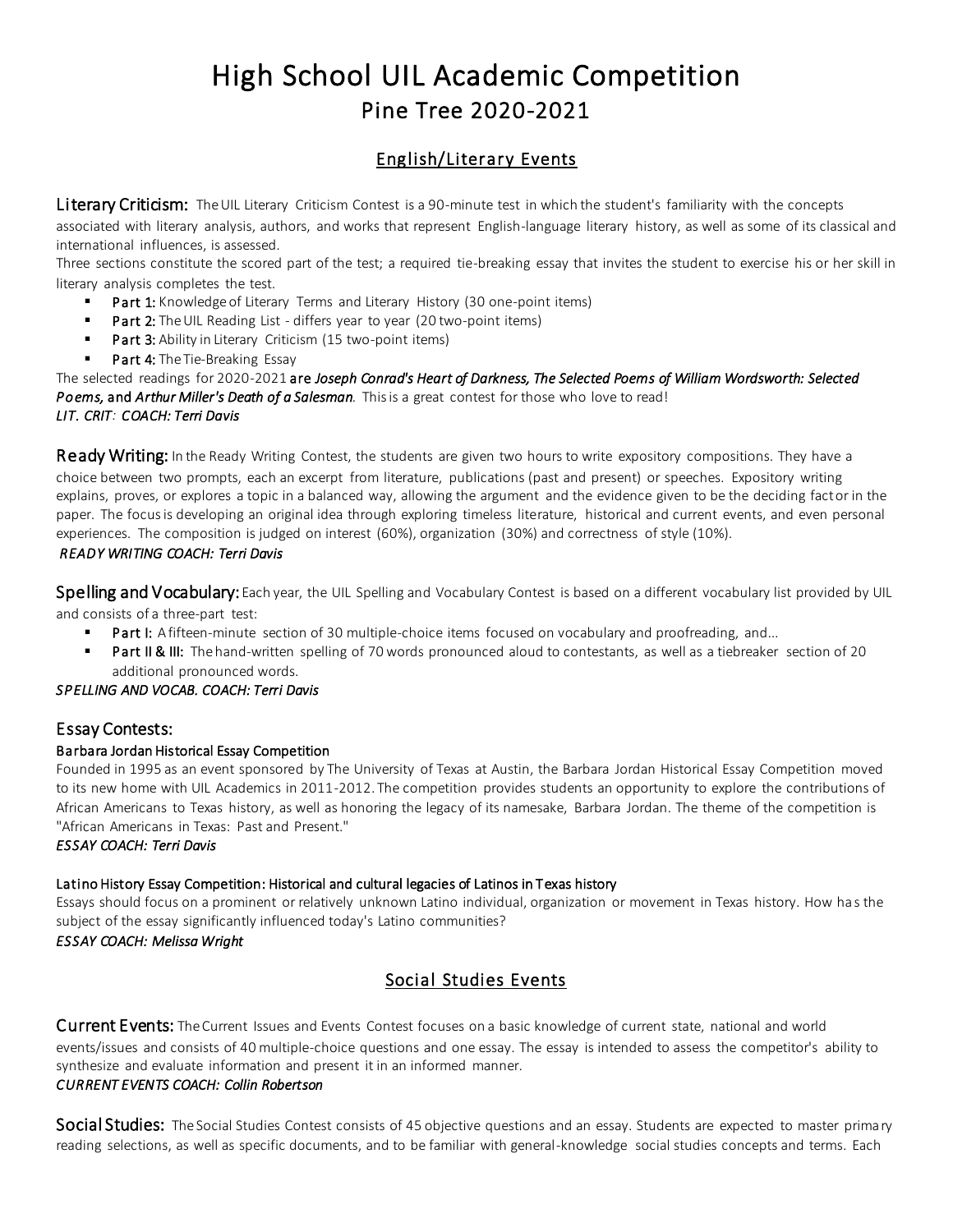year, the contest focuses on a different topic area and a reading list that is provided by UIL. The topic this year is: *American Empire: Expansion, Imperialism, and Intervention*. The selected reading is *Honor in the Dust: Theodore Roosevelt, War in the Philippines, and the Rise and Fall of America's Imperial Dream, by Gregg Jones*. Students need to read this by Thanksgiving. *SOCIAL STUDIES COACH: Guy Kelley* 

# STEM Events

Mathematics: The Mathematics Contest consists of a 40-minute, multiple-choice exam with 60 questions, designed to test knowledge and understanding in the areas of basic mathematics, algebra I and II, geometry, trigonometry, math analysis, analytic geometry, pre-calculus and elementary calculus.

Number Sense: The Number Sense Contest involves a ten-minute, 80 question mental math test covering all high school mathematics courses. Short cuts need to be developed and practiced in order to compete and finish the test.

Calculator Applications: The Calculator Applications Contest involves a thirty-minute test comprised of 70 mathematical problems that are solved with a handheld calculator:

- 35 numerical.
- 21 stated,
- $\blacksquare$  14 geometry.

Calculations involve addition, subtraction, multiplication, division, roots, powers, exponentiation, logarithms, trigonometri c functions, inverse trigonometric functions, iterative solutions for transcendental equations, differential and integral calculus, elementary statistics and matrix algebra. In addition to straightforward calculation problems, the contest shall include geometric and stated problems similar to those found in recently adopted high school algebra, geometry, and trigonometry, pre-calculus and calculus textbooks, previous contests, and UIL materials related to the contest.

#### *MATH TEAM COACHES: Deborah Wait, Jennifer Cartwright, and Amber Harrington*

Science: The purpose of the Science Contest is to challenge high school students to do a wide range of reading in biology, chemistry and physics, to gain an understanding of the significance of experiments rather than to recall obscure details, to be alert to new discoveries and information in the areas of science, to gain an understanding of the basic principles as well as knowledge of the history and philosophy of science, and to foster a sense of enthusiasm about science and how it affects our daily lives. The contest consists of a two-hour objective test with 60 questions – 20 from biology, 20 from chemistry and 20 from physics. The selected reading for the science test is: *Seven Brief Lessons on Physics, by Carlo Rovelli SCIENCE COACH: Blake Sansom* 

Robotics: STEM Education through the robotics pilot program is an interactive hands-on science and engineering program for middle and high school students. Working with adult mentors, students apply and extend their classroom knowledge through hands-on, authentic engineering, and science challenges. Our Partners, Mentors, Donors, and Volunteers help build the school-to-career pipeline that will provide opportunities to inspire students to become the next generation of STEM professionals. The UIL robotics pilot program began during the 2015-2016 school year and continues for 2018-2019. The pilot program has two divisions, UIL Robotics: BEST™ Division and UIL Robotics: FIRST® Division. The FIRST Division will include two programs, the FIRST Robotics Competitio n (FRC) and the FIRST Tech Challenge (FTC).

*ROBOTICS COACH: TBD* 

# Journalism Events

**Journalism:** The UIL sponsors five journalism contests - news writing, feature writing, editorial writing, headline writing and copy editing. Students compete at the district level, and then the top three places advance to regionals. From regionals, the top three places advance to state competition. The UIL journalism program has seen increased participation in recent years. Many contes ts winners have gone on to excel as professional journalists.

**Editorial Writing** - An article that states the newspaper's or writer's stance on a particular issue. Basically, it is a persuasive essay that offers a solution to a problem.

**Feature Writing** - Telling the reader a story. It has a beginning (lead), middle and end. It uses quotes liberally and allows the reader to see the story through detailed description and vivid writing.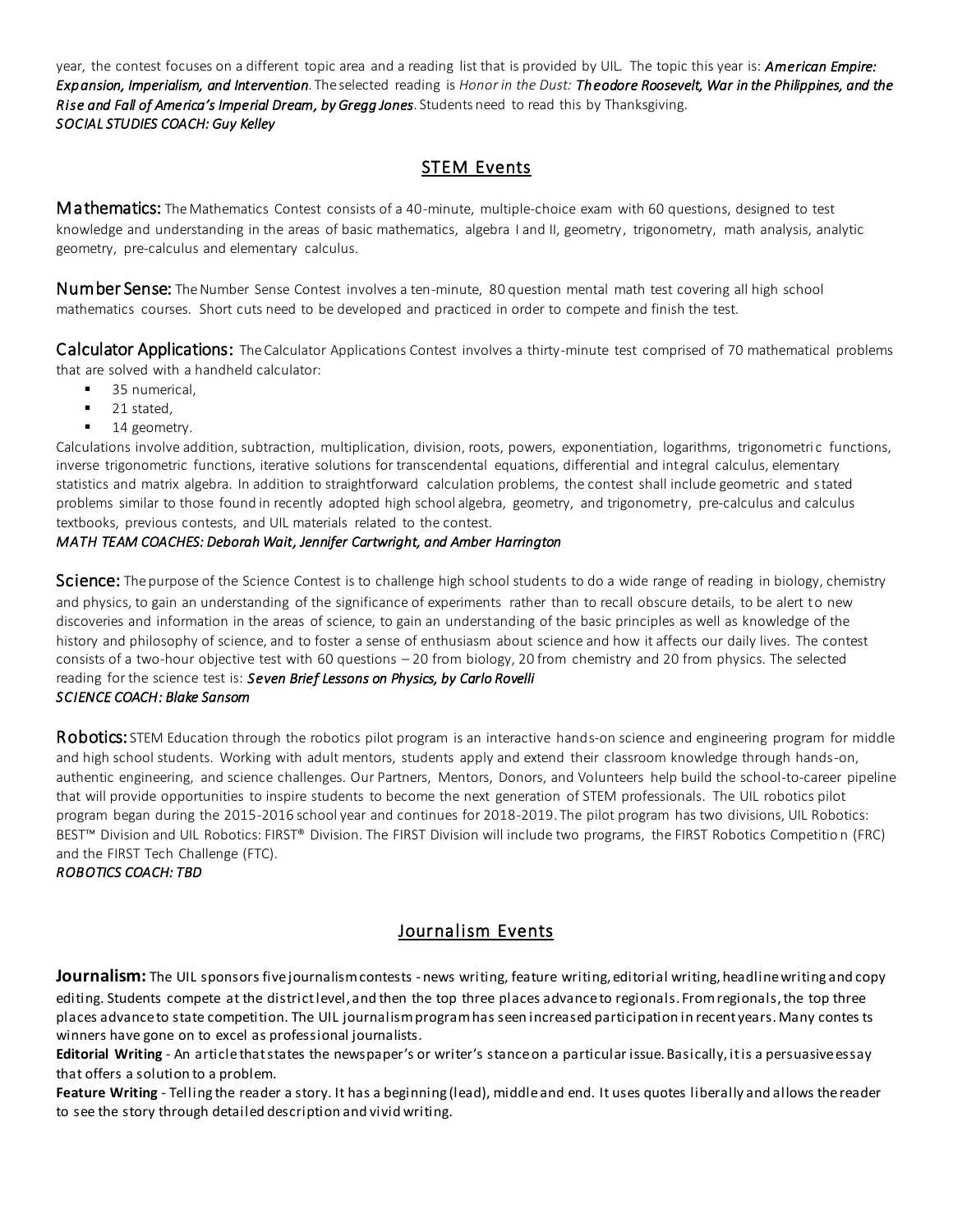**News Writing** - Gives the reader unbiased, factual information which informs the reader and allows the reader to make up their own mind about an event or events of news interest.

**Headline Writing** - Sell the story. A good headline involves readers much like a clever ad. Tell the facts. Precise and specific headlines inform readers instantly of what they may or may not want to read.

**Copy Editing** - Focuses on editing, including • knowledge of current events • grammar, spelling, punctuation, style • sentence structure, including passive voice and word choice • media law and ethics

*JOURNALISM COACH: Melissa Wright*

# Computers and Accounting Events

**Computer Science:** The Computer Science contest challenges students to study a broad range of areas in computer science and has both an individual and a team component. Competition consists of a 45 -minute written exam for both components, along with a twohour programming contest for teams. At all levels of competition, individual places are determined solely by written exam scores. All contestants compete for individual honors at all levels of competition. Individuals placing first, second and third advance to the next level. For the team component, the team's top three scores on the written exam are added to its score in the programming session to produce an overall team score. First-place teams advance to the next level of competition. In philosophical terms, the UIL Computer Science Contest is a competition that challenges students to apply programming concepts and skills, as well as their knowledge of the designated programming language. The contest is also an opportunity for students to expand their knowledge of computer scienc e beyond the classroom and to foster their interest in the field.

#### *COMPUTER SCIENCE COACH: Patrick Jones*

**Computer Applications:** Computer Applications focuses on word processing speed and accuracy, skill in the use of database and spreadsheet applications, and the integration of all of these. Contestants will have the opportunity to produce two printouts and the mandatory tiebreaker. Each printout will be assigned a weighted point value, based on difficulty, which will be so indicated on the contest paper.

This is a technology-based contest, and the goal is for students to have a thorough, working knowledge of these three applications and be able to complete substantial tasks in all of them and to direct data from one application to another. The difficulty of the elements on tests will increase as we get to higher levels of competition.

#### *COMPUTER APPLICATIONS COACH: Patrick Jones*

Accounting: The Accounting Contest is an hour-long contest consisting of 80 questions that focuses on the elementary principles and practices of accounting for sole proprietorships, partnerships, and corporations. The topics covered may include bookkeeping terminology, the worksheet with adjustments, income statements, balance sheets, trial balances, account classifications, journalizing, posting, bank reconciliations, payroll, and other items related to the basic accounting cycle. *ACCOUNTING COACH: Karen Ritch* 

# Fine Arts Events

Young Filmmakers Festival: The purpose of the Young Filmmakers Festival is to provide students with the opportunity to explore the art of cinematic storytelling. The films shall focus on storytelling using the techniques and tools found in the cinematic arts. The categories are:

- 1) Narrative
- 2) **Documentary** (This does not include Broadcast News or PSA's)
- 3) Computer/digital animation

4) Traditional animation (claymation, hand drawn, stop motion) This does not include live actors filmed and then edited to create a "strobe" effect.

### *FILM COACHES: Caity Rutledge*

Theatrical Design: We will produce the musical, *Man of La Mancha by Dale Wasserman*, Joe Darion and Mitch Leigh in a way that it has not been produced before. The original story that inspired the musical, DON QUIXOTE by Miguel de Cervantes, is considered the first novel and one of the greatest pieces of literature of all time. It has been enjoyed in over fifty languages and has inspired artists of every medium to take a turn sharing their personal reaction, interpretation, or vision of the messages, characters and moments from the story. Some famous art, some obscure…they all become a visualization of the words of the universal story of Don Quixote and his quest. Man of La Mancha is described as the first true "concept musical," the kind of musical in which the overarching metaph or or statement is more important than the actual narrative—in which the method of storytelling is more important than the story.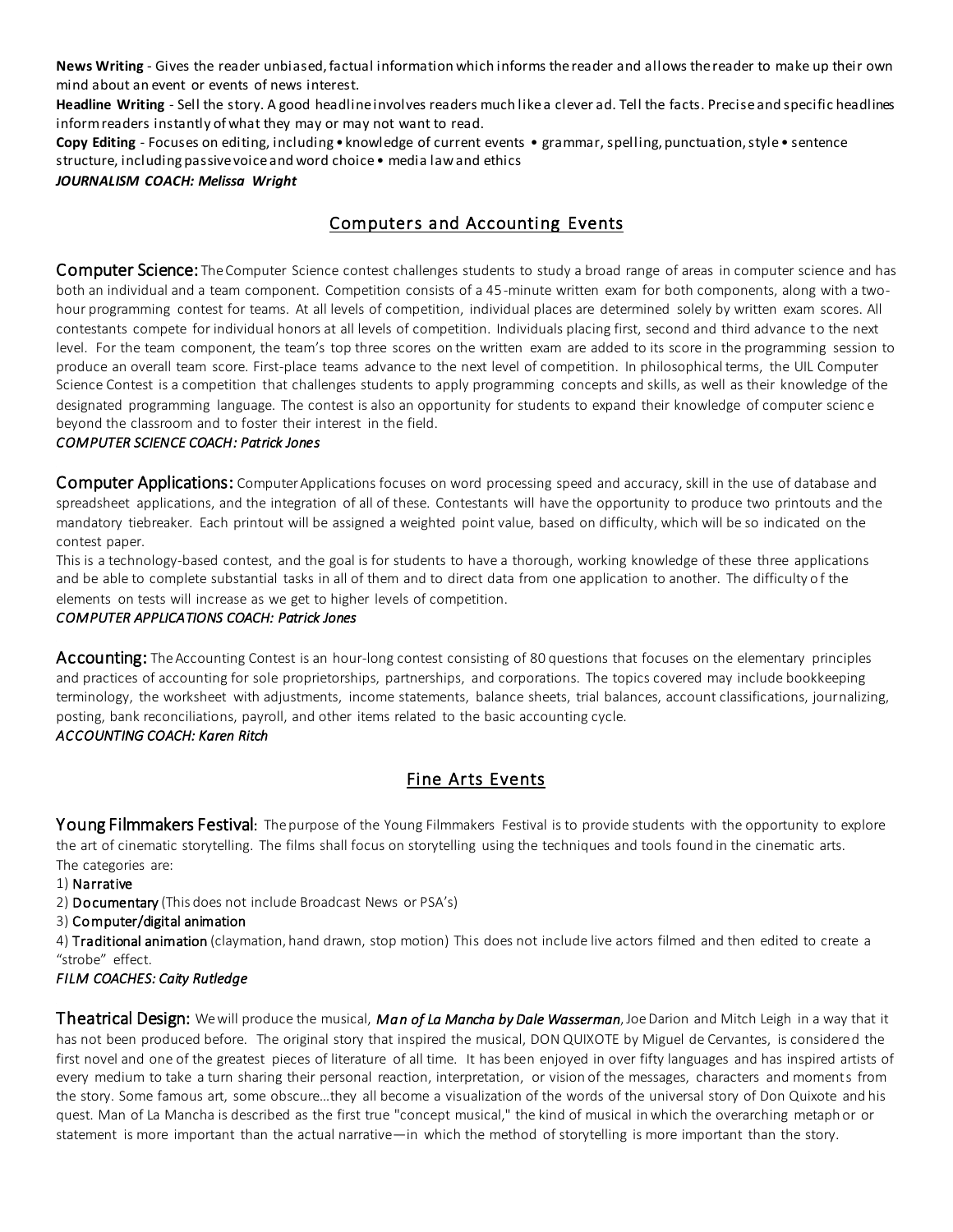Playwright Dale Wasserman calls for a definite convention of theatrical production which you will follow, but you will look to artists who have captured their own vision of Don Quixote for visual inspiration.

 The key conventional elements Wasserman specified were as follows: 1) The entire play takes place within the prison. All the theatrics of the "charades" are created from items taken from Cervantes' belongings and incorporated with found items from within the prison itself. 2) The prisoners stay on stage the entire production and become the characters in Cervantes' charades by adding items to their costumes from the trunk or found items.

Your designs should adhere to this convention.

 Artistically, however, you will look to the artwork of others who have chosen Don Quixote as their subject. You should selec t a single piece of visual art inspired by the story for your primary inspiration source and build your concept from there. It may be any medium of visual art, but must be credited to the artist. This gives you a great deal of freedom to explore and apply creatively fro m the vast body of work from all over the world. It truly is fascinating to see the bountiful variety.

As always, your designs shall NOT reflect nor copy any other live or film, stage or broadcast versions of the play. You are encouraged to dig into the story and figure out what message you want your audiences to receive and how you can connect with them and make it relevant to a world that may just need a hero. Your quest is to make a production memory that will keep the story alive for another generation. Enjoy your creative journey!

Theatrical Design COSTUME Challenge - Students designing costumes will submit a total of (5) plates plus their Justification Paper. Theatrical Design SET Challenge - The play, Life Is a Dream, will be performed on a single unit set, but reflect 3 different settings. Students will choose one scene to create a rendering or model and complete small sketches of the remaining 2 settings. Setting locales are (1) Outside of the Tower, (2) Tower/Prison and (3) the Palace. Students will show the stage pieces and how the stage will change in the ground plan and describe the changes in their justification paper. Students entering set design will submit a total of (4) plates plus their Justification Paper and Prompt Address Statement.

Theatrical Design HAIR/MAKEUP Challenge - Students designing makeup will submit a total of (7) plates plus their Justification Paper. Theatrical Design MARKETING Challenge - Students entering marketing will submit a total of (5) plates plus their Justification Paper. *THEATRICAL DESIGN COACH: Lisa Wright and Scott Machin* 

One Act Play: The UIL One-Act Play contest is a competition where similarly sized Texas schools present an 18-40 minute play and may be adjudicated by a panel of three judges or a single judge. The contest is held on a single day and is open to the publi c. There are six possible levels of competition: Zone, District, Bi-District, Area, Region, and State. At each level of competition a judge awards individual acting awards as well as selecting three productions to advance to the next level of competition up to the Regional Level where only two will advance to the State Level. After the awards are announced, a Judge gives an oral critique to each of the schools. Because of the wide participation and diversity of plays produced certain rules and guidelines have been adopted by the State One-Act Play Office. These rules are in place to ensure safety, allow for equity, satisfy legal standards, and make the running of the contest practical.

Purpose. The purposes of the One-Act Play contest are to foster appreciation of good theatre, satisfy the competitive, artistic spirit with friendly rivalry among schools, learn to lose or win graciously, promote interest in theatre during adult life and increase the number of schools, which have adopted theatre arts as an academic subject in school curricula.

Contest Format. Each school performs a short play at the host school. Professionals adjudicate the plays and advancing schools are announced and move on the next round and individual awards given to students the adjudicators feel have excelled. Schools rec eive an evaluation form and an oral critique.

*ONE ACT PLAY DIRECTORS: Lisa Wright and Scott Machin*

# Speech and Debate Events

CX Debate: Cross-Examination Debate trains students to analyze a problem, conduct thorough and relevant research, and utilize principles of argumentation and advocacy in presenting the most effective case for or against a given proposition. Debate provides invaluable training in critical thinking, quick responses, defending worthy ideas and attacking invalid ideas. It teaches stu dents to consider other points of view. Debate exists only in democratic societies, and no democratic society can exist without debate. CX Debate is a 2-person team event. **2020-2021 CX Debate Topic: Resolved: The United States federal government should enact substantial criminal justice reform in the United States in one or more of the following: forensic science, policing, sentencing.**

LD Debate: Lincoln-Douglas Debate provides excellent training for development of skills in argumentation, persuasion, research, and audience analysis. Through this contest, students are encouraged to develop a direct and communicative style of delivery. Lincoln-Douglas Debate is one-on-one argumentation in which debaters attempt to convince the judge of the acceptability of their